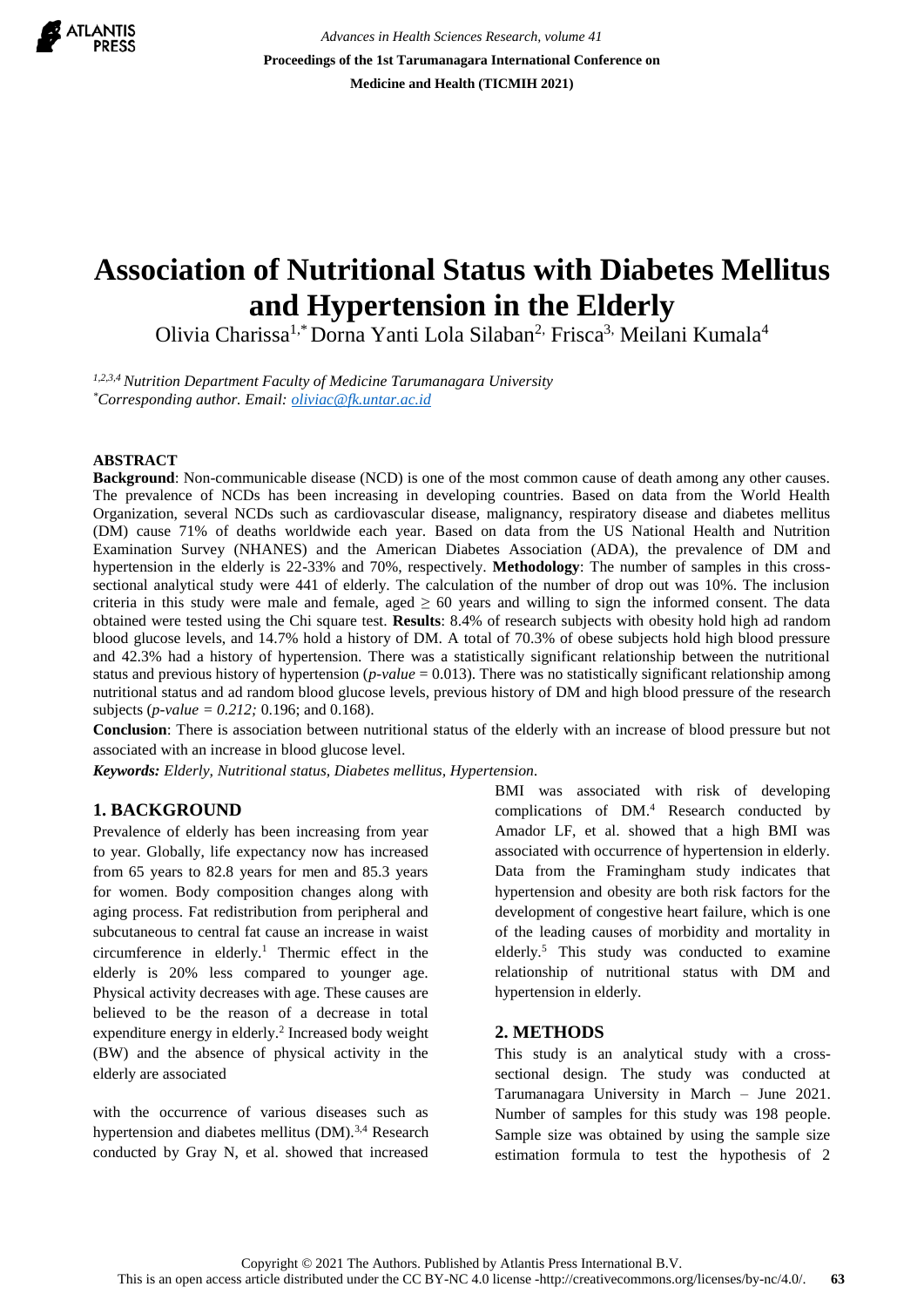independent proportions. Estimated drop out sample size in this study is 10%. The inclusion criteria for selecting research subjects were male and female with age of 60 years and willing to sign the informedconsent form. Data collection of age and gender was carried out through direct interviews with the research subjects. Age of the research subject was confirmed by identity card of the research subject.

Measurements of body weight (BW) and height were carried out to find body mass index data of each research subject. Manual BW scales were used and placed on a flat and hard surface. Scale ball indicator was set right in the middle. During weight measurement, research subjects were asked to dress up with the lightest possible clothes and not using footwear. They were also asked to urinate first and removing all accessories such as glasses, belts, etc. The research subjects stand upright on the scales, in a position as directed by the researcher. The reading of scales was carried out directly by the researcher. Weighing process was repeated (or two times) for each subject. The difference between the two readings were <0.1 kg.

TB measurements were carried out using a microtoise mounted on a flat and hard wall. The research subject stands against the wall under the microtoise. The back of the subject's head, shoulders, buttocks, calves and heels were gently touching the wall. Research subjects hold straight head position. Researchers lowered the microtoise until it touched the top of the research subject's head. Measurements were carried out 2 times. The difference between the two readings were <0.1 cm.

Blood glucose levels were checked using a glucometer Gluco dr® from capillary blood. Blood sample collected from one fingertip (2nd, 3rd or 4th finger) of the subject. Fingertips are cleaned with alcohol before punctured. Fingertip puncturing were performed using a pen-lancet device. Blood pressure (BP) were measured by placing a cuff with a distance of 2-3 fingers above the elbow crease of the research subject's right arm. BP measurements were carried out using a digital sphygmomanometer. All data on age, sex, weight, height, blood glucose level and BP obtained were then analyzed using statistical package for social sciences (SPSS) software version 22. The results of data processing are presented in tabular format.

#### **3. RESULTS**

Data collection was carried out in March - April 2021 at Campus II, Tarumanagara University. The number of research subjects was 441 people, consisting of 184 (41.7%) men and 257 (58.3%) women (Table 1). A total of 286 research subjects had nutritional status above normal (overweight – obesity) (Table 2)

**Table 1.** Characteristics of Research Subjects Based

| on Gender and Age |                 |           |        |  |
|-------------------|-----------------|-----------|--------|--|
| N <sub>0</sub>    | Characteristics | $N = 441$ | $\%$   |  |
| 1.                | Gender          |           |        |  |
|                   | Men             | 184       | 41,7%  |  |
|                   | Women           | 257       | 58,3%  |  |
| 2.                | Age (year)      |           |        |  |
|                   | $60 - 69$       | 263       | 59,6 % |  |
|                   | 70-79           | 142       | 32,2 % |  |
|                   | >80             | 36        | 8.2%   |  |

**Table 2**. Distribution of Nutritional Status of Research Subjects

| N <sub>0</sub> | <b>Nutritional status</b> | $N = 441$ | $\frac{0}{0}$ |
|----------------|---------------------------|-----------|---------------|
|                | Undernutrition            | 20        | 4,5 %         |
|                | Normal                    | 135       | 30.6 %        |
|                | Overweight                | 91        | 20,6 %        |
|                | Obese I                   | 149       | 33,8 %        |
|                | Obese II                  | 46        | 10.4 %        |

Majority the research subjects' age (59.6%) were in the range of 60-69 years. Research subjects with blood glucose levels of 140 mg/dl, 141-199 mg/dl and 200 mg/dl, respectively, were 313 people (71%), 96 people (21.8%) and 32 people (7.3%) (Table 3).

**Table 3**. Profile of Ad Random Blood Glucose Level of Research Subjects

| <b>Ad Random Blood</b><br>Glucose Level (mg/dl) | $N = 441$ | $\frac{0}{0}$ |
|-------------------------------------------------|-----------|---------------|
| < 140                                           | 313       | 71 %          |
| 141 - 199                                       | 96        | 21,8 %        |
| > 200                                           | 32        | 7.3 %         |

The results of BP measurement showed as many as 300 (68%) of research subjects came with hypertension (Table 4). The research subjects who had a previous history of hypertension were 168 people (38.1%)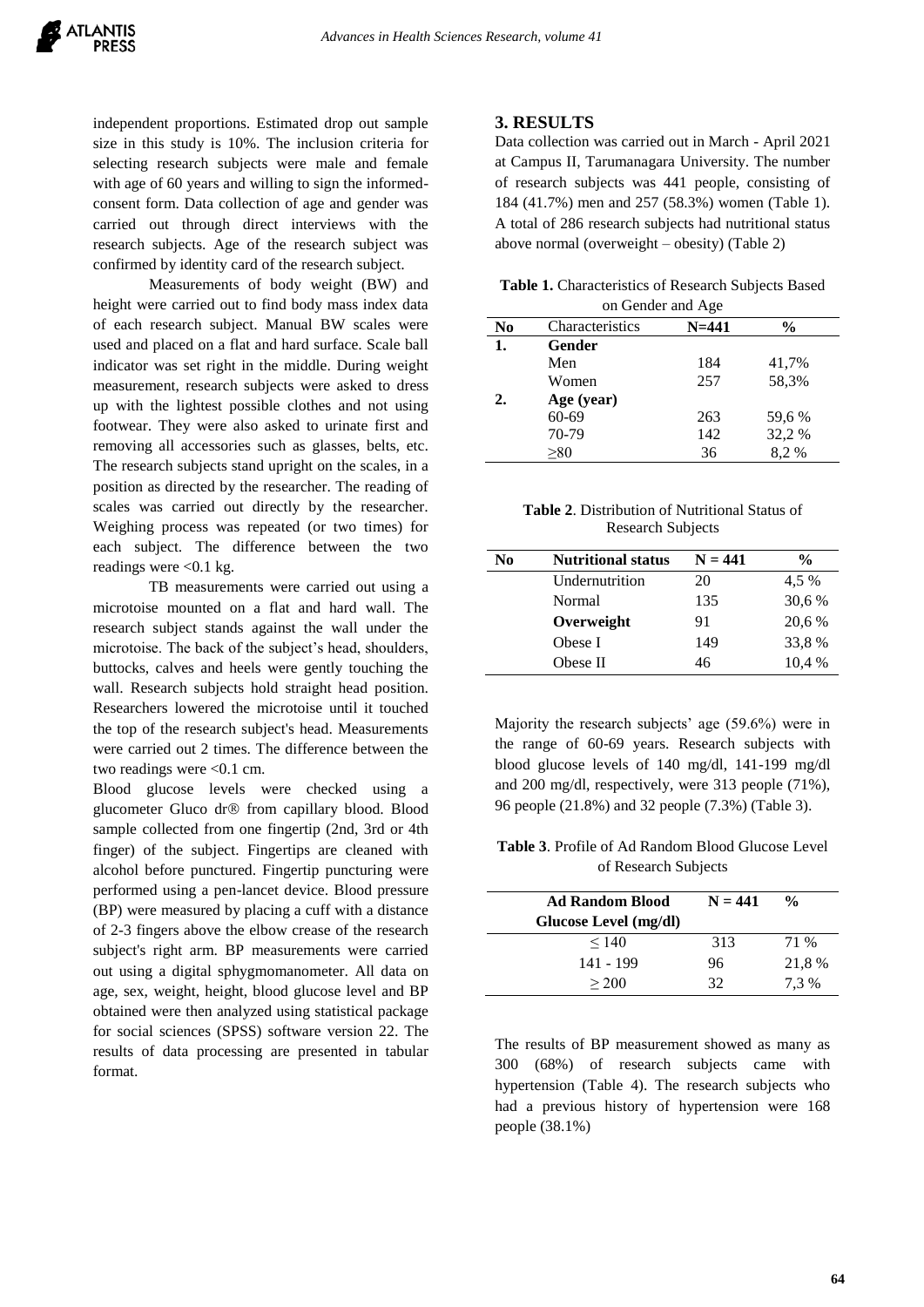| No | Characteristics                | $N=$ | $\frac{0}{0}$ |
|----|--------------------------------|------|---------------|
|    |                                | 441  |               |
|    | <b>Systolic Blood Pressure</b> |      |               |
|    | (mmHg)                         |      |               |
|    | < 120                          | 41   | 9,3           |
|    | 120-139                        | 108  | 24,5          |
|    | $140 - 159$                    | 158  | 35,8          |
|    | >160                           | 134  | 30,4          |
|    | Diastolic Blood Pressure       |      |               |
|    | (mmHg)                         |      |               |
|    | < 80                           | 243  | 55,1          |
|    | 80-89                          | 80   | 18,1          |
|    | 90-99                          | 95   | 21,5          |
|    | >100                           | 23   | 5,2           |

**Table 4**. Blood Pressure Profile of Research Subjects

## Subjects with obesity and a history of hypertension were 121 people (43.3%). There is relationship between nutritional status and previous history of hypertension (p value  $= 0.013$ ) (Table 5).

| <b>Table 5.</b> Correlation between Nutritional Status and |
|------------------------------------------------------------|
| Previous History of Hypertension                           |

| Previous History of |            |                |         |  |
|---------------------|------------|----------------|---------|--|
| Hypertension        |            |                |         |  |
|                     | Yes        | N <sub>0</sub> | P value |  |
| Obese               | 121        | 165            | 0,013   |  |
|                     | $(43,3\%)$ | (57,7%)        |         |  |
| Normal              | 47         | 108            |         |  |
|                     | $(30,3\%)$ | (69,7%)        |         |  |
|                     |            |                |         |  |

Subjects with obesity and hypertension were 201 people (70.3%). There is no relationship between nutritional status and hypertension experienced by research subjects (p value  $= 0.168$ ) (Table 6).

**Table 6.** Correlation between Nutritional Status and Hypertension

|        | Hypertension |            |         |
|--------|--------------|------------|---------|
|        | Yes          | No         | P value |
| Obese  | 201          | 85         | 0,168   |
|        | (70,3%       | (29,7%)    |         |
| Normal | 99(          | 56         |         |
|        | 63.9 %)      | $(36,1\%)$ |         |

Subjects with obesity and a previous history of DM were 42 people (14.7%). There is no relationship between nutritional status and previous history of DM (p value =  $0.196$ ) (Table 7).

| <b>Table 7.</b> Correlation between Nutritional Status and |
|------------------------------------------------------------|
| Diabetes History                                           |

| Diabetes History |            |            |         |  |
|------------------|------------|------------|---------|--|
|                  | Yе         | No         | P value |  |
| Obese            | 42         | 244        | 0,196   |  |
|                  | $(14,7\%)$ | $(85,3\%)$ |         |  |
| Normal           | 16         | 139        |         |  |
|                  | $(10.3\%)$ | $(89.7\%)$ |         |  |

| <b>Table 8.</b> Relationship between Nutritional Status and |
|-------------------------------------------------------------|
| DM Status Based on ad Random Blood Glucose                  |
| Level                                                       |

|        | Diabetes Mellitus |             |       |  |
|--------|-------------------|-------------|-------|--|
|        | P<br>Yes<br>No    |             |       |  |
|        |                   |             | value |  |
| Obese  | 24 (8.4%)         | 262 (91,6%) | 0,212 |  |
| Normal | $8(5,2\%)$        | 147 (94,8%) |       |  |

Subjects with obesity and DM were 24 people (8.4%). There is no relationship between nutritional status and DM experienced by the research subjects  $(p \text{ value} = 0.212)$  (Table 8).

## **4. DISCUSSION**

This study was conducted to examine relationship between nutritional status with DM and hypertension in elderly. More research subjects of 60-69 years (263 people, 59.6%) were involved in this study. The study results are in agreement with previous research conducted by Nuhidayati, et al, Putra, et al and Reswan et al. which conducted with majority of the research subject's age were less than 70 years old. 6,7,8 The research subjects involved more female (257 people, 58.3%) compared to men (184 people, 41.7%). This is in agreement with research conducted by Putra, et al. Different results were found in the research of Reswan, et al. Gender was associated with blood glucose levels and there is a change in the percentage of body fat composition. The body fat composition of elderly women is higher than that of elderly men. 7,8 A total of 64.8% of research subjects had overweight and obesity nutritional status. These results are not in agreement with research conducted by Nugroho, et al. Research by Nugroho, et al. showed that prevalence of obesity in the elderly was 10.8%. The research of Krishnamoorthy, et al. showed that elderly with malnutrition condition were higher than obese condition. <sup>9,10</sup> This difference in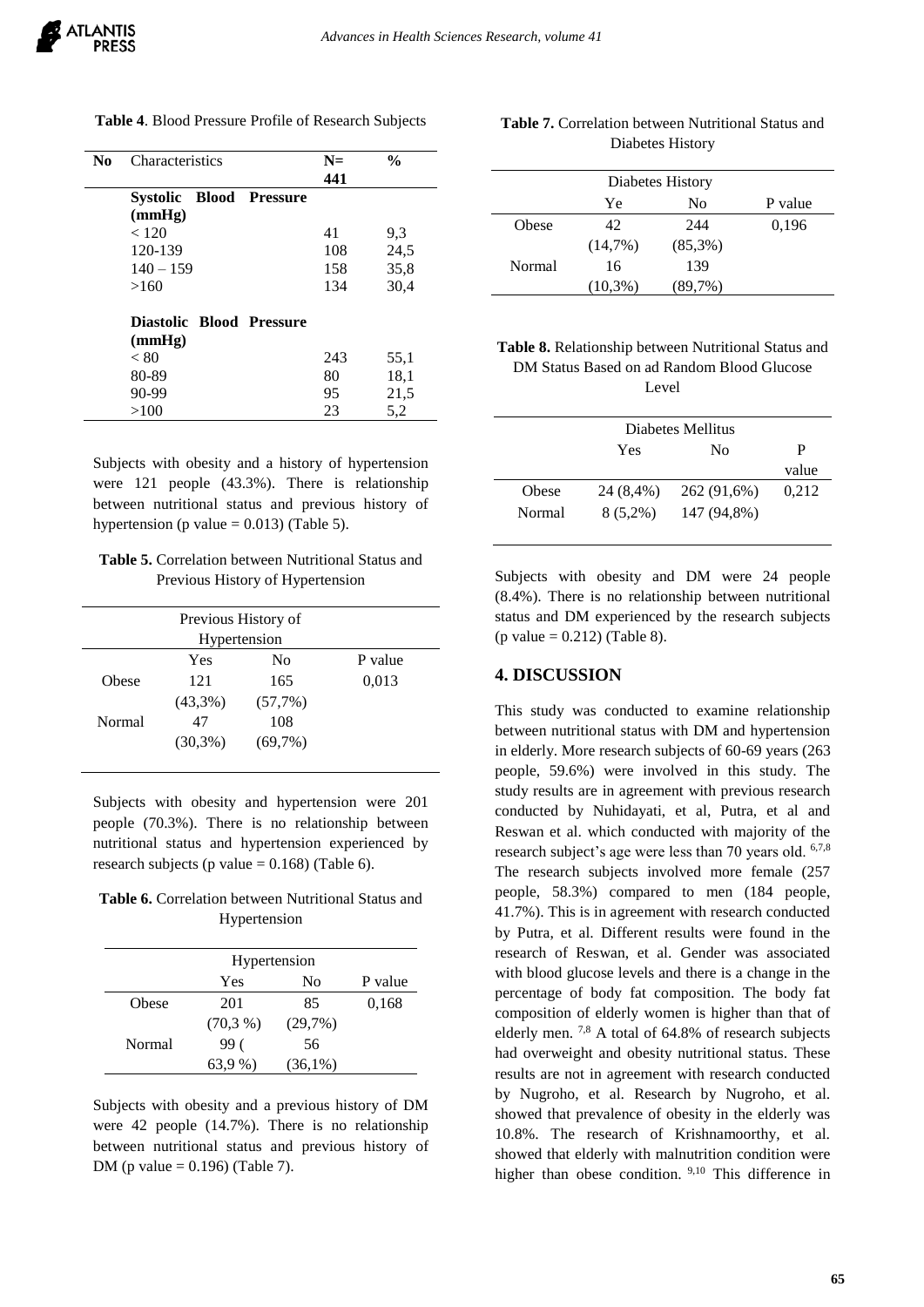results was associated with the use of body mass index (BMI) which was used as an indicator to determine nutritional status of the research subject. The use of this indicator has disadvantage related to individuals with high muscle mass.<sup>11</sup> The use of BMI cannot distinguish whether the increase in body weight is caused by an increase in muscle mass or fat mass.<sup>12,13</sup>

Majority of the elderly (313 people, 73%) had normal ad random blood glucose levels. This condition was different from the research conducted by Putra, et al. Research conducted by Putra, et al. showed an increase of blood glucose level in elderly (blood glucose level:  $100 - 199$  mg/dl).<sup>7</sup> Research conducted by Reswan, et al. showed number of the elderly with diabetes and normal blood glucose level respectively were 4 people (14.81%) and 23 people (85.19%). This increment is associated with impaired glucose metabolism in the elderly.<sup>8</sup> Most of the research subjects had a systolic blood pressure of 140-159 mm Hg. High systolic blood pressure was in accordance with the research conducted by Nyayu, namely 96% of the research subjects had moderate degree of hypertension. Hypertension is associated with the occurrence of structural and functional changes in the vascular system due to the aging process. Some of the causes of hypertension in the elderly include a decrease in the elasticity of the aortic wall, thickening and stiffness of the heart valves and a decrease of heart's pumping ability. The heart's pumping ability decreases by as much as 1% each year after the age of 20. This will cause a decrease in heart contraction and volume.

The results of this research indicate a relationship between the nutritional status of the elderly with a previous history of hypertension (p value  $= 0.013$ ). These results were in accordance with research conducted by Langingi et al, Sulam, et al, and Susan, et al.14,15,16 However, there was no relationship between nutritional status and hypertension that was being experienced by the research subjects. This is associated with many factors that can affect blood pressure. These various factors were not analyzed in this study. In addition, there was no relationship between nutritional status with a history of diabetes (p value  $= 0.196$ ) and current diabetes (p value  $=$ 0.212) in the research subjects. Different results were found in a research conducted by Harsari, et al. Research by Harsari et al. showed that nutritional status was associated with the incidence of diabetes (p value  $= 0.04$ )<sup>17</sup>. Research conducted by Medhi, et al. showed a relationship between BMI and the incidence of DM. This study also showed that an

increase in BMI was associated with 8 times greater risk of diabetes.<sup>18</sup> Theses conditions were caused by many factors that were not analyzed in this study.

## **5. CONCLUSION**

Most of the subjects of this research were women (58.3%). The age of the most research subjects is 60- 69 years (59.6%). A total of 20.6% of research subjects were overweight (20,6%) and obese (44,2%). A total of 71% of research subjects had a blood glucose level 140 mg/dl. About 35.8% of the research subjects had a systolic blood pressure of 140-159 mm Hg. The results showed that there was a relationship between nutritional status and previous history of hypertension. However, there was no relationship between nutritional status and the incidence of hypertension, history of DM and the incidence of DM in research subjects.

#### **REFERENCES**

- 1. Batsis JA, Zagaria AB. Addressing obesity in aging patients. *Med Clin North Am*. 2018: 102(1): 65-85.
- 2. Amarya S, Singh K, Sabharwal M. Health consequences of obesity in the elderly. *J Clin Gerontol Ger*. 2014: 63-7.
- 3. Landi F, Calvani R, Picca A, Tosato M, Martone AM, Ortolani E, dkk. Body mass index strongly associated with hypertension: results from the longevity check-up 7+ study. *Nutrients*. 10. 2018.
- 4. Gray N, Picone G, Sloan F, Yashkin A. The relationship between BMI and onset of diabetes mellitus and its complications. *South Med J*. 108(1). 2015: 29-36
- 5. Amador LF, Snih SA, Markides KS, Goodwin JS. Body mass index and change in blood pressure over a 7-year period in older Mexican Americans. *Clin Inter Aging*. 2006: 1(3): 275- 82.
- 6. Nuhidayati, Agustina R. Pemantauan Kadar Gula darah pada Lansia. Lentera.2014: 14 (10)
- 7. Putra Y. Gambaran gula darah pada lansia di Panti sosial Tresna wredha sraya Denpasar dan panti sosial wredha santi Tabanan. BMJ. 2019:44-49
- 8. Reswan H, Alioes Y, Rita RS. Gambaran glukosa darah pada lansia di panti sosial tresna werdha sabia anan aluih sicincin. JKA. 2017:6 (3)